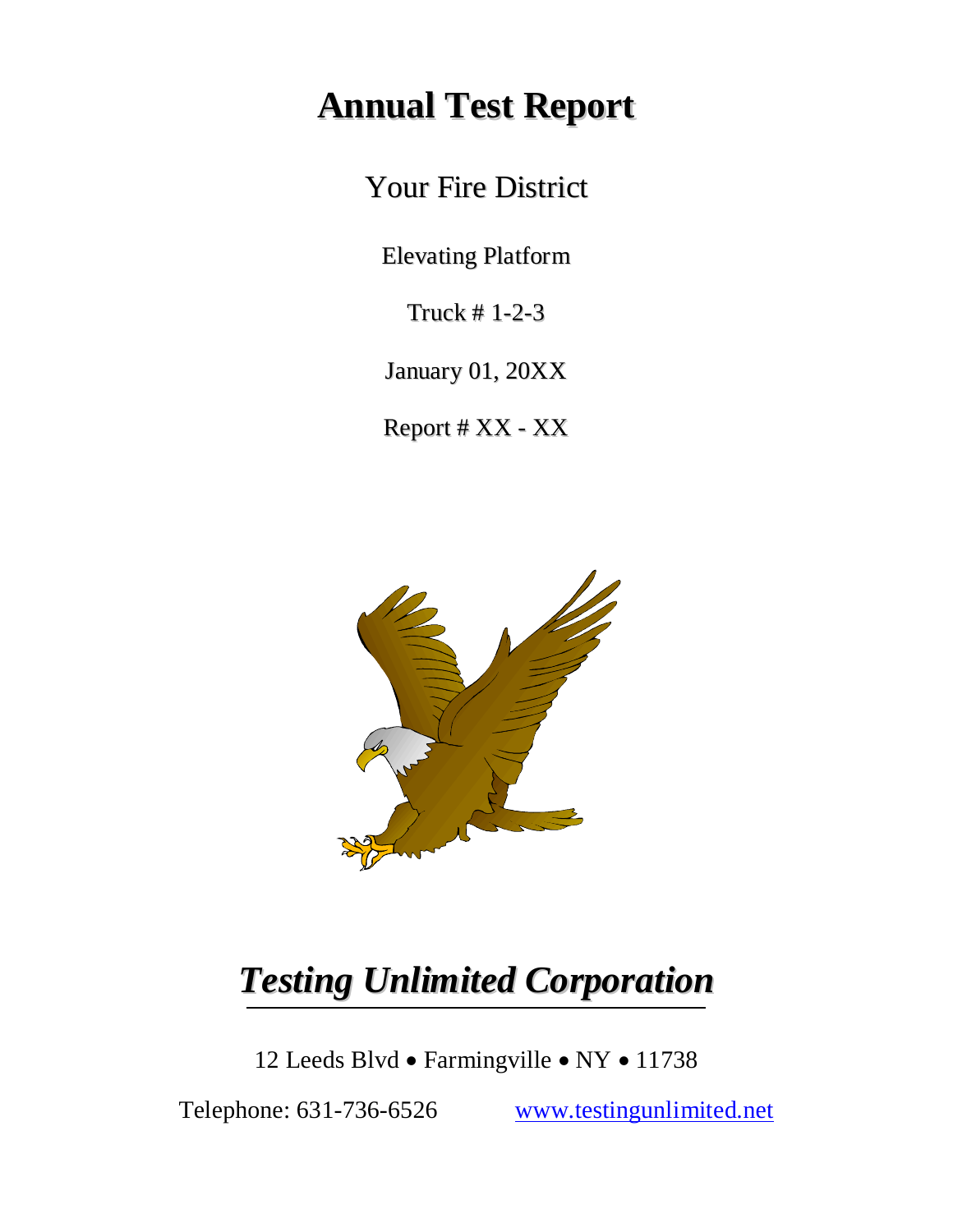#### **Table of Contents**

#### Page

| Table 3 Operational Measurements (and the contract of the contract of the contract of the contract of the contract of the contract of the contract of the contract of the contract of the contract of the contract of the cont |  |
|--------------------------------------------------------------------------------------------------------------------------------------------------------------------------------------------------------------------------------|--|
|                                                                                                                                                                                                                                |  |

**Report Issue Date: 01/01/20XX**

**Next Inspection Date: 01/01/20XX**

**These tests determine the integrity of the apparatus at the time of testing. Testing Unlimited Corporation assumes no liability for any apparatus abused, overloaded, or misused after the inspection was performed. Furthermore, any abuse or overload or misuse will render these test results invalid.**

**This document shall be stored with the maintenance repair and inspection logs. It should be made available to perform a year-to-year comparison of measurements and to determine items that need to be closely monitored.**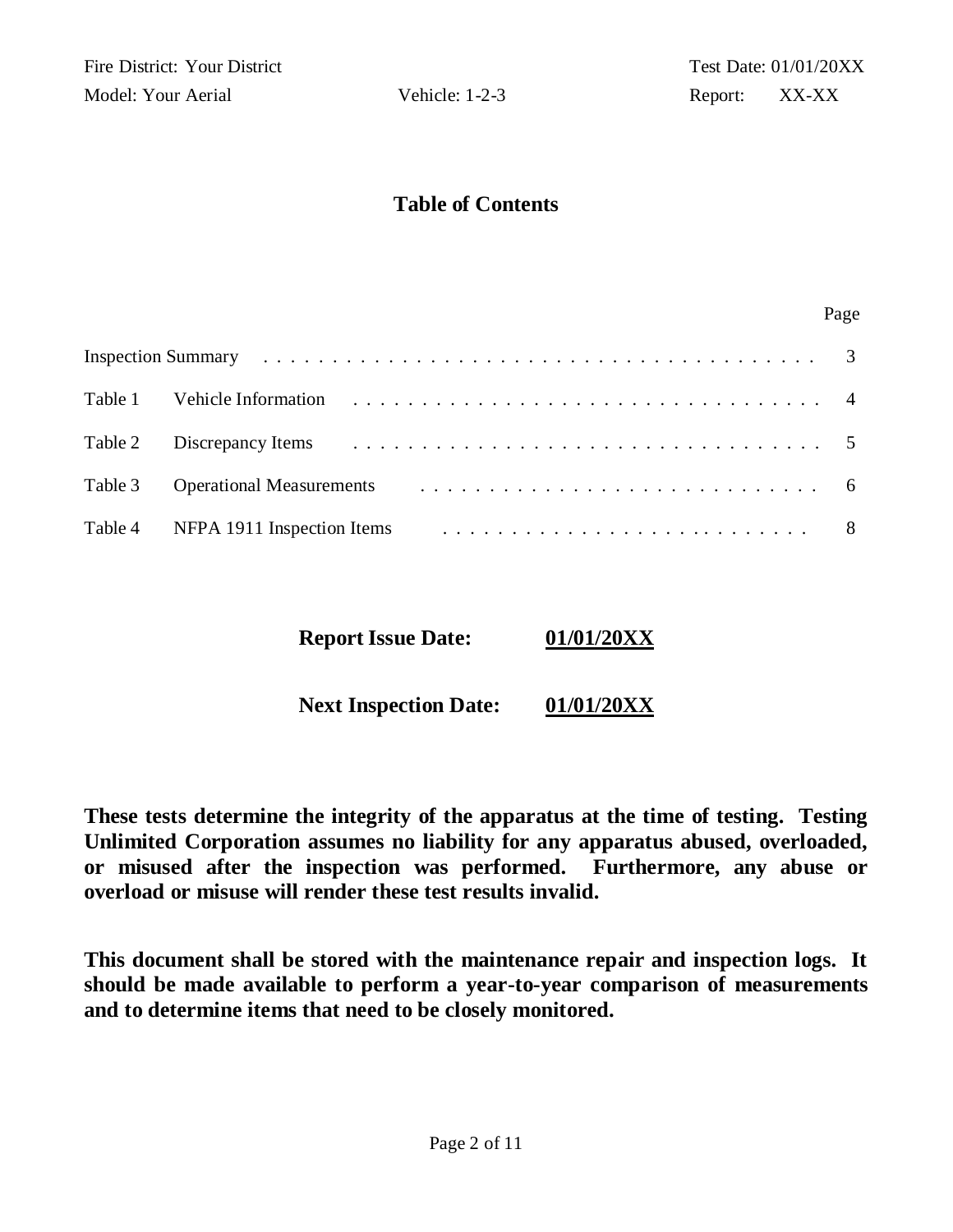Fire District: Your District Test Date: 01/01/20XX Model: Your Aerial Vehicle: 1-2-3 Report: XX-XX

#### **Inspection Summary**

Your Fire District 5 Main Street Anywhere, USA 12345

To the Fire District,

In Accordance with NFPA Code 1911, Testing Unlimited performed an annual inspection on your Aerial Device listed in table 1. *The primary focus of the annual inspection is the structural safety of the aerial apparatus and the functioning of all operator controls and safety devices.* This is accomplished by a visual inspection of the entire vehicle and the measurement of the manufacturers' mechanical-tolerances and time-requirements specific to your apparatus.

A list of inspection discrepancies is provided in Table 2. Although Testing Unlimited applies a rating code to the defects found during the inspection, *it is the responsibility of the fire district to rate, prioritize, repair and return to service these defects found during the inspection.* 

The time & tolerance measurements are listed in Table 3 while the "Aerial Device" inspection items are listed in Table 4.

As a friendly reminder NFPA requires *Aerial and Ground Ladders To Be Inspected Annually.*

If you have any questions regarding this inspection please don't hesitate to call.

Michael Dukich President Testing Unlimited Corporation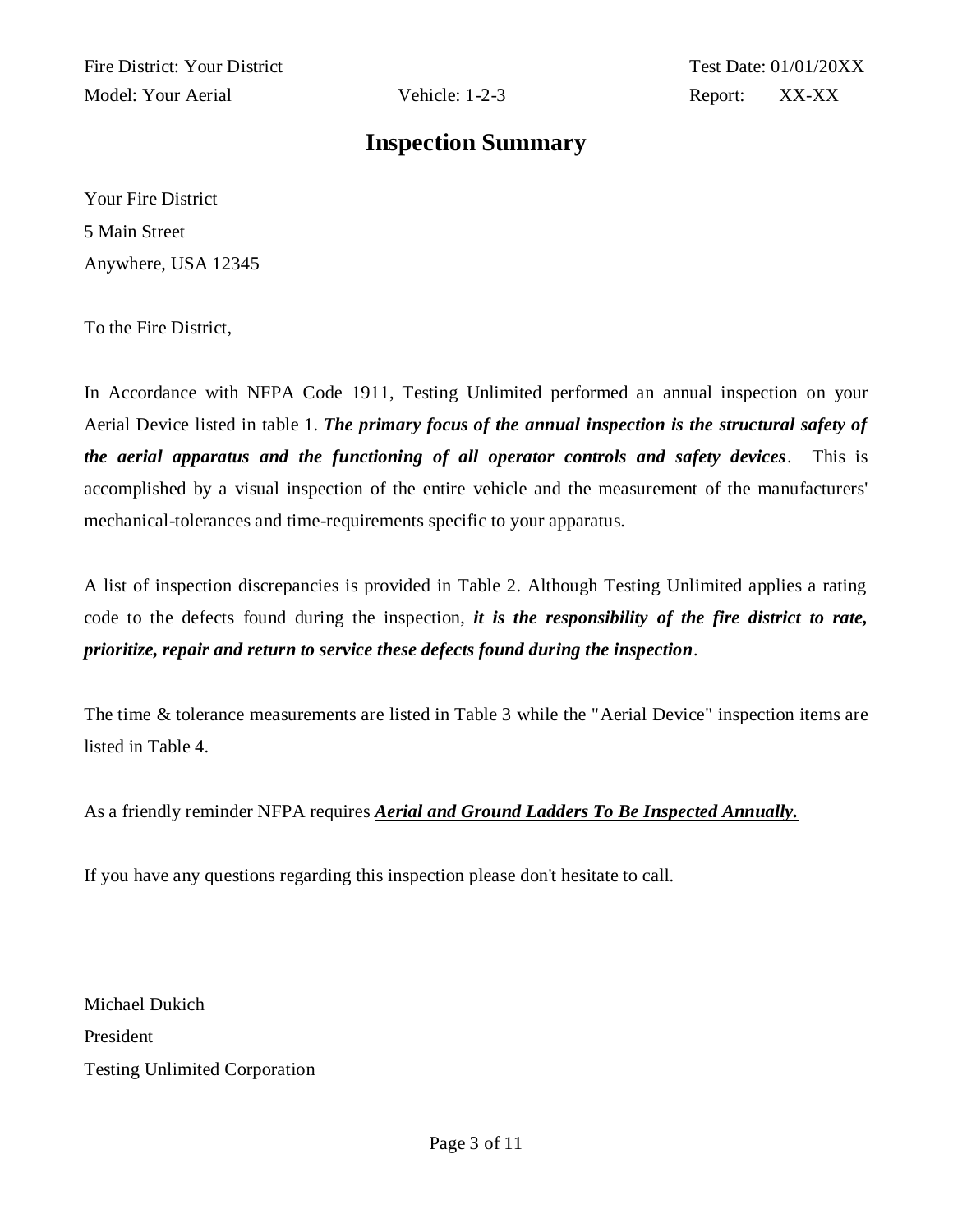## **Table 1 - Vehicle Information**

| Your Fire District                                                                                                                                                                                                                                               |                     | Date: |                                                          | <b>Inspection Date</b> |                     |
|------------------------------------------------------------------------------------------------------------------------------------------------------------------------------------------------------------------------------------------------------------------|---------------------|-------|----------------------------------------------------------|------------------------|---------------------|
| 5 Main Street                                                                                                                                                                                                                                                    |                     |       | Truck #                                                  |                        | $1 - 2 - 3$         |
|                                                                                                                                                                                                                                                                  | Anywhere, USA 12345 |       |                                                          | Report#                | XX-XX               |
|                                                                                                                                                                                                                                                                  |                     |       | <b>Aerial Device</b>                                     |                        | <b>Chassis</b>      |
| Unit                                                                                                                                                                                                                                                             |                     |       | Stratospear                                              |                        | E - One             |
| Mfg. Date                                                                                                                                                                                                                                                        |                     |       | 9/91                                                     |                        | 9/91                |
| Serial / VIN#                                                                                                                                                                                                                                                    |                     |       | 458354                                                   |                        | 46JDJZA85M113259632 |
| Length                                                                                                                                                                                                                                                           |                     |       | 110 feet                                                 |                        | ---                 |
| <b>Hours / Mileage</b>                                                                                                                                                                                                                                           |                     |       | 452.2                                                    |                        | 2,665               |
|                                                                                                                                                                                                                                                                  |                     |       | <b>Tests Performed</b>                                   |                        |                     |
| <b>Visual</b>                                                                                                                                                                                                                                                    | $\checkmark$        |       | <b>Liquid Penetrant</b>                                  |                        | $\checkmark$        |
| Operational                                                                                                                                                                                                                                                      | $\checkmark$        |       | <b>Magnetic Particle</b>                                 |                        |                     |
| Load                                                                                                                                                                                                                                                             | $\checkmark$        |       | <b>Eddy Current</b>                                      |                        | ✓                   |
| Other                                                                                                                                                                                                                                                            | <b>Thickness</b>    |       | <b>Ultrasonic</b>                                        |                        | $\checkmark$        |
|                                                                                                                                                                                                                                                                  |                     |       | <b>Conditions</b>                                        |                        |                     |
| <b>Test Location</b>                                                                                                                                                                                                                                             |                     |       | Your Fire District • 5 Main Street • Anywhere, USA 12345 |                        |                     |
| <b>Wind Velocity</b>                                                                                                                                                                                                                                             | Calm                |       | Temperature                                              |                        | $71^{\circ}$        |
|                                                                                                                                                                                                                                                                  |                     |       | <b>Inspectors / Technicians</b>                          |                        |                     |
|                                                                                                                                                                                                                                                                  | Michael A Dukich    |       | <b>Edward P Dukich</b>                                   |                        |                     |
|                                                                                                                                                                                                                                                                  | Inspector           |       | <b>ASNT Level III</b>                                    |                        |                     |
| Machineson (1993) And Constitution of the Constitution of the Constitution of the Constitution of the Constitution of the Constitution of the Constitution of the Constitution of the Constitution of the Constitution of the<br>ALBERTSON<br><b>HEL-EEH COJ</b> |                     |       |                                                          |                        |                     |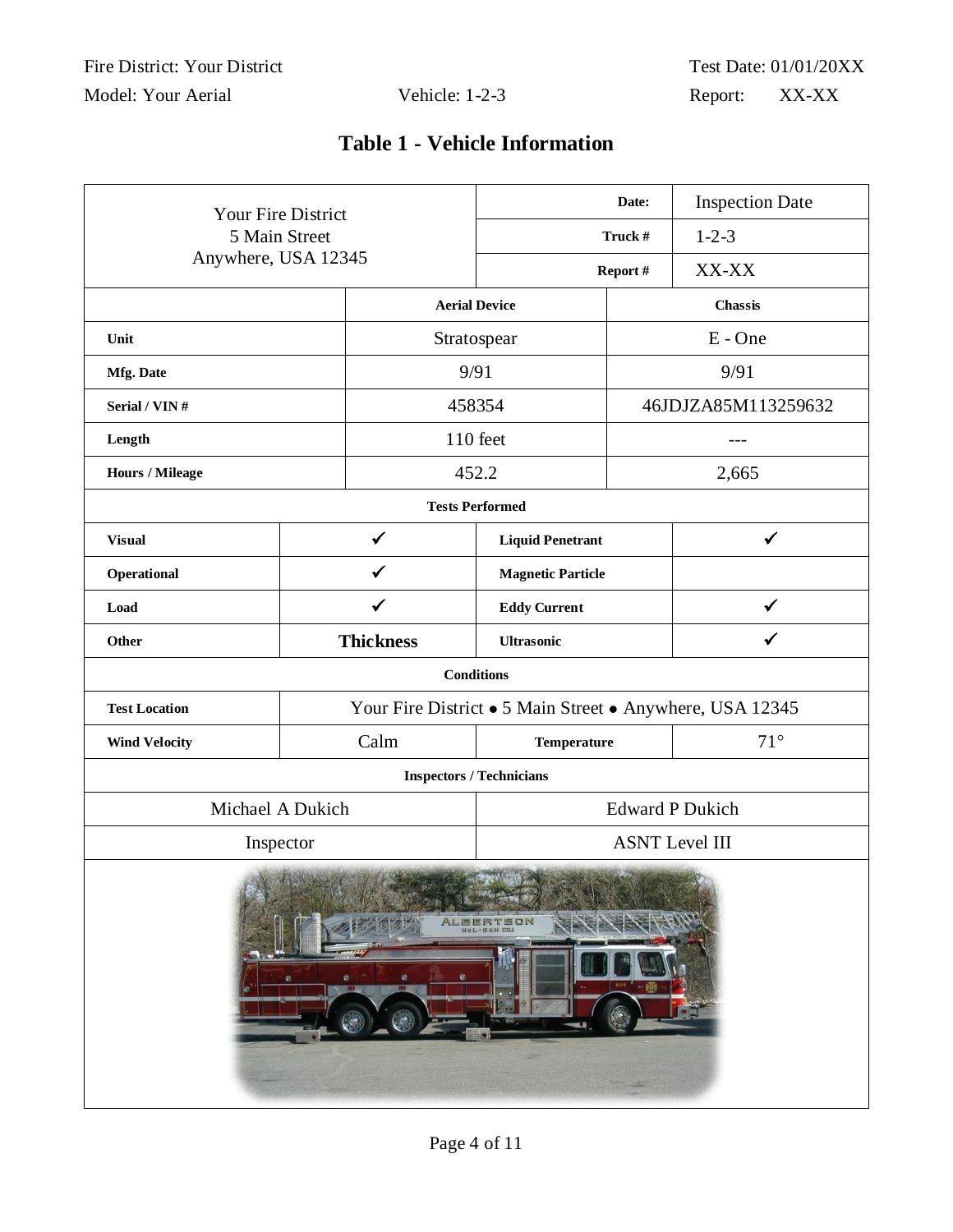### **Table 2 - Discrepancy Items**

These ratings are only a recommendation of Testing Unlimited. It is the responsibility of the fire district to *RATE,* **PRIORITIZE AND REPAIR**, the defects found during the inspection in order to return the equipment back to reliable service.

- 1. UNSAFE, Remove from Service Until Repaired or Replaced.
- 2. Repair Immediately.
- 3. Item Noted & Repaired on Date of Inspection.
- 4. Item Noted.

| <b>Item</b>    | <b>Discrepancy</b>                                                                                             | Rating |
|----------------|----------------------------------------------------------------------------------------------------------------|--------|
|                | Basket Collins spot light has 1 beam inoperative                                                               |        |
| $\overline{2}$ | Left headlight high beam is inoperative                                                                        |        |
| 3              | Breathing air bottles are due for hydrostatic testing                                                          |        |
| $\overline{4}$ | Check and adjust all Section cable tensions in accordance with manufacturer's maintenance manual<br>procedures |        |
| 5              | Check and adjust all Section guide pads in accordance with manufacturer's maintenance manual<br>procedures     |        |
| 6              | All tires do not meet current NFPA 2211 specification, chapter 8 (tires out of date)                           |        |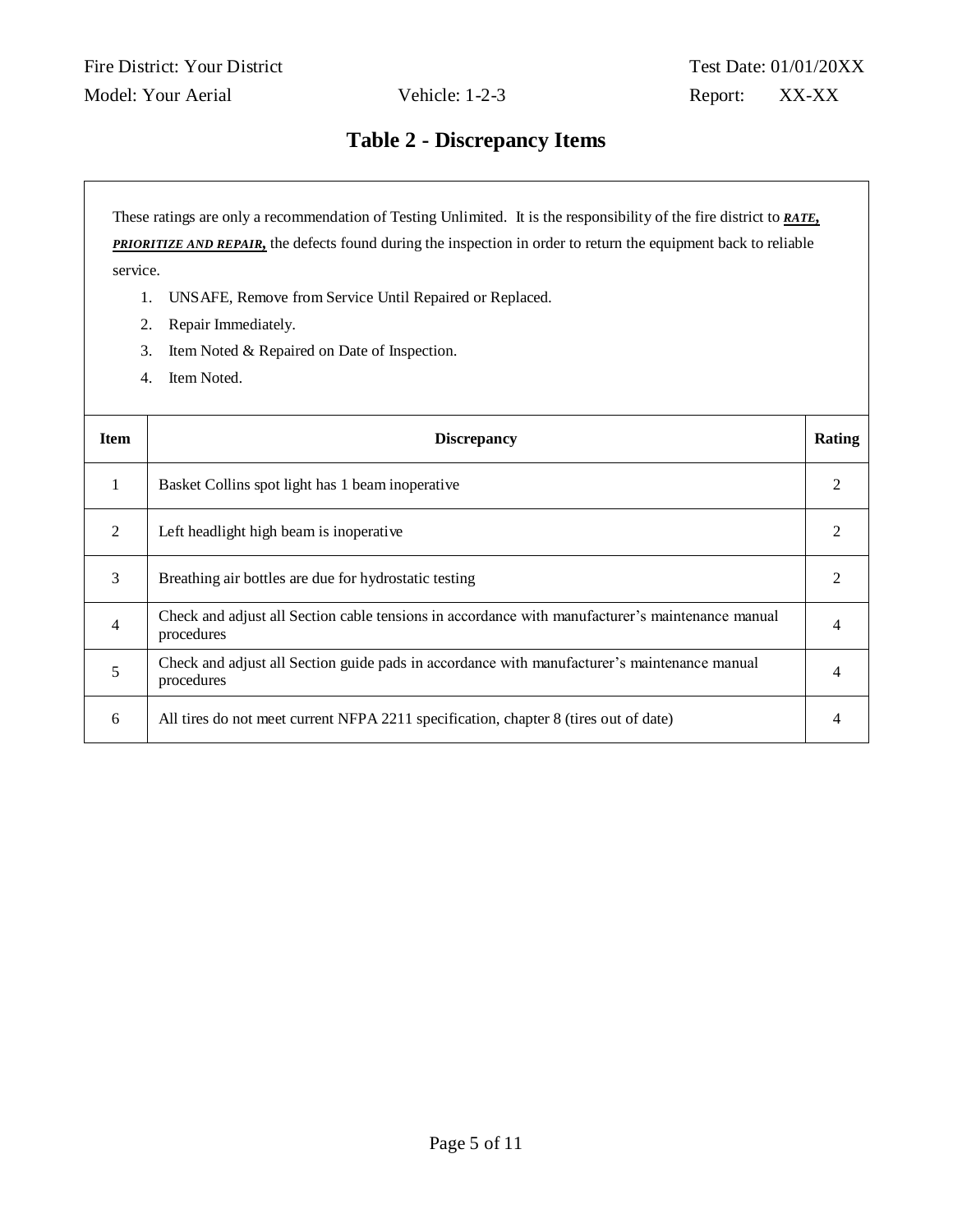## **Table 3 - Operational Measurements**

| <b>Inspection Item</b>               | Specification | <b>Actual</b> | <b>Comments</b>     | <b>Result</b> |
|--------------------------------------|---------------|---------------|---------------------|---------------|
| <b>Stabilizer Operation</b>          |               |               |                     |               |
| <b>Right Forward</b>                 | ---           | 8 Sec         |                     | Pass          |
| <b>Right Rear</b>                    | $---$         | 8 Sec         |                     | Pass          |
| Left Forward                         | ---           | 8 Sec         |                     | Pass          |
| Left Rear                            | ---           | 8 Sec         |                     | Pass          |
| <b>Operation from Lower Controls</b> |               |               | <b>Hyd Pressure</b> |               |
| Boom Up                              | 60 Sec        | 57 Sec        | 1500 psi            | Pass          |
| <b>Boom Down</b>                     | 65 Sec        | 62 Sec        | 1600 psi            | Pass          |
| <b>Boom Extension</b>                | 35 Sec        | 37 Sec        | 2150 psi            | Pass          |
| <b>Boom Retraction</b>               | 43 Sec        | 47 Sec        | 1400psi             | Pass          |
| Boom Rotation (CW)                   | 120 Sec       | 122 Sec       | 2300 psi            | Pass          |
| <b>Boom Rotation (CCW)</b>           | 120 Sec       | 126 Sec       | 2000 psi            | Pass          |
| NFPA 3 Control Test                  | 150 Sec       | 81 Sec        |                     | Pass          |
| <b>Operation from Upper Controls</b> |               |               | <b>Hyd Pressure</b> |               |
| Boom Up                              | 60 Sec        | 64 Sec        | 1300 psi            | Pass          |
| <b>Boom Down</b>                     | 65 Sec        | 69 Sec        | 2000 psi            | Pass          |
| <b>Boom Extension</b>                | 35 Sec        | 37 Sec        | 2700 psi            | Pass          |
| <b>Boom Retraction</b>               | 43 Sec        | 45 Sec        | 1500psi             | Pass          |
| <b>Boom Rotation (CW)</b>            | 120 Sec       | 125 Sec       | 2200 psi            | Pass          |
| <b>Boom Rotation (CCW)</b>           | 120 Sec       | 125 Sec       | 2300 psi            | Pass          |
| <b>Stabilizer Cylinder Drift</b>     |               |               |                     |               |
| <b>Right Forward</b>                 | .250 in/ $hr$ | $0$ in/ $hr$  |                     | Pass          |
| <b>Right Rear</b>                    | .250 in/ $hr$ | $0$ in/ $hr$  |                     | Pass          |
| Left Forward                         | .250 in/ $hr$ | $0$ in/ $hr$  |                     | Pass          |
| Left Rear                            | .250 in/hr    | $0$ in/ $hr$  |                     | Pass          |
| <b>Extension Cylinder Drift</b>      |               |               |                     |               |
| Left                                 | $1.0$ in/hr   | .250 in/hr    |                     | Pass          |
| Right                                | $1.0$ in/hr   | .250 in/ $hr$ |                     | Pass          |
| <b>Elevation Cylinder Drift</b>      |               |               |                     |               |
| Left                                 | .500 in/hr    | .250 in/hr    |                     | Pass          |
| Right                                | .500 in/hr    | .250 in/hr    |                     | Pass          |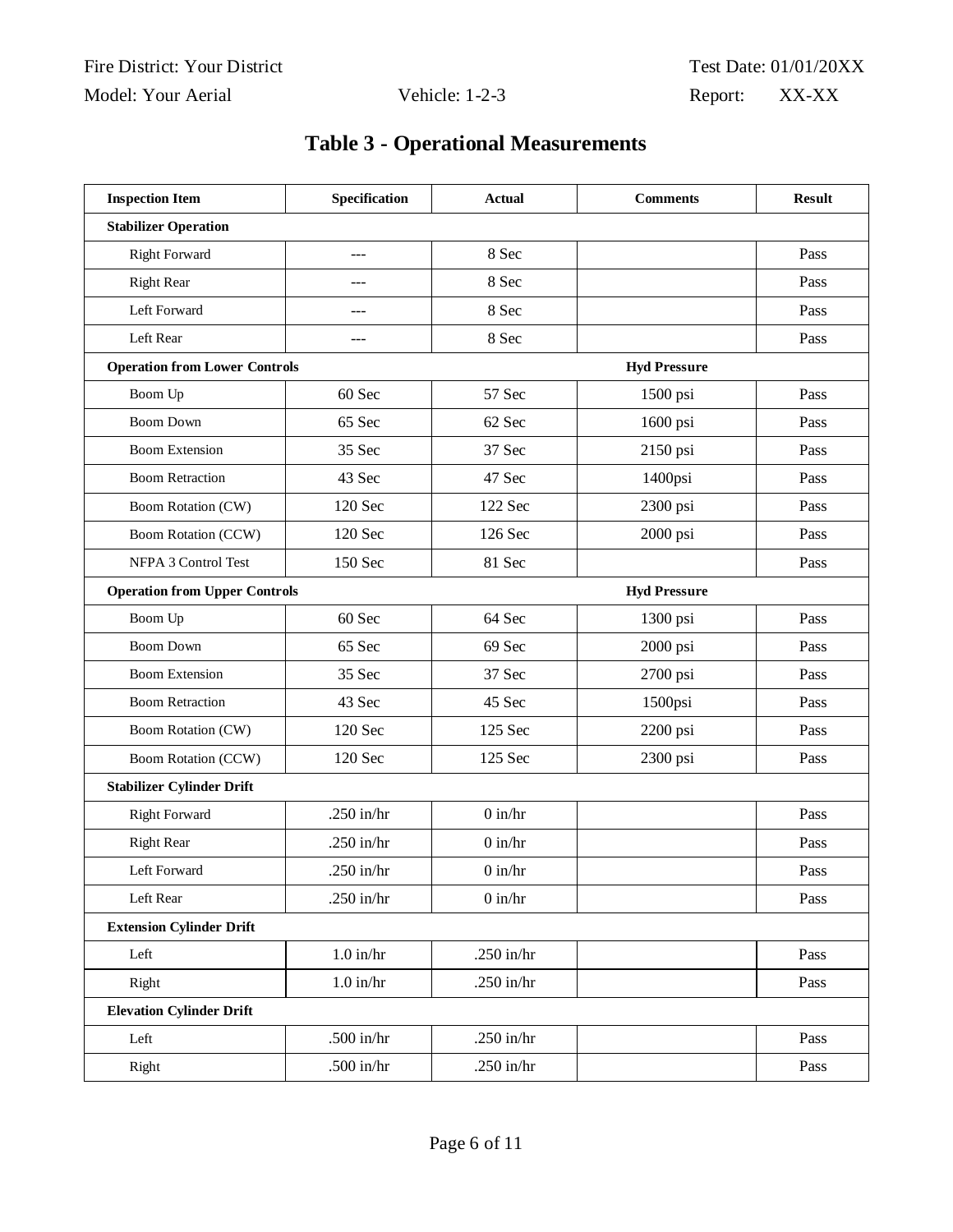|  |  | Table 3 - Operational Measurements (Cont'd) |  |
|--|--|---------------------------------------------|--|
|--|--|---------------------------------------------|--|

| <b>Inspection Item</b>               | Specification      | <b>Actual</b>            | <b>Comments</b>         | <b>Result</b> |
|--------------------------------------|--------------------|--------------------------|-------------------------|---------------|
| <b>Hydraulic Relief Valves</b>       |                    |                          |                         |               |
| Hydraulic / Bedded                   | 900 psi            | 900 psi                  |                         | Pass          |
| Hydraulic / System                   | 3000 psi           | 3000 psi                 |                         | Pass          |
| Hydraulic / Emergency                | 2500 psi           | 2500 psi                 |                         | Pass          |
| <b>Load Test</b>                     |                    |                          |                         |               |
| Live Tip Load                        | 1000 lbs.          | 1000 lbs.                |                         | Pass          |
| <b>Rotation Bearing</b>              |                    |                          |                         |               |
| Backlash                             | .015 - .030 in     | .021 in                  |                         | Pass          |
| Race Clearance                       | .080 in            | .028 in                  |                         | Pass          |
| <b>Ladder Twist</b>                  |                    |                          |                         |               |
| Base                                 | .250 in            | $0$ in                   |                         | Pass          |
| Mid 1                                | .250 in            | $.125$ in                |                         | Pass          |
| Mid 2                                | .250 in            | $.125$ in                |                         | Pass          |
| Fly                                  | .250 in            | .250 in                  |                         | Pass          |
| <b>Waterway Relief Valve Setting</b> |                    |                          |                         |               |
| Main                                 | 250 psi            | 225 psi                  |                         | Pass          |
| Platform                             | 165 psi            | 150 psi                  |                         | Pass          |
| <b>Breathing Air Bottle</b>          |                    |                          |                         |               |
|                                      | Date Complied With | Date Due                 |                         |               |
| Hydrostatic Test Date                | 01/XX              | 01/XX                    | 5-year hydrostatic test | See table 2   |
| <b>Tire Inspection</b>               |                    |                          |                         |               |
| Left                                 | Week/Year Mfg      | Right                    | Week/Year Mfg           |               |
| Front Left                           | 0708               | Front Right              | 0808                    | See table 2   |
| Forward Rear Outer                   | 0508               | Forward Rear Outer       | 0508                    | See table 2   |
| Forward Rear Inner                   | 0608               | Forward Rear Inner       | 0608                    | See table 2   |
| <b>Tandem Rear Outer</b>             | 0508               | <b>Tandem Rear Outer</b> | 0508                    | See table 2   |
| Tandem Rear Inner                    | 0608               | Tandem Rear Inner        | 0608                    | See table 2   |

\* Backlash measurement Location Drive gear Interface

\*\* Bearing Clearance Measurement Location Bearing Outer Race

(---) Indicates No MFG Specification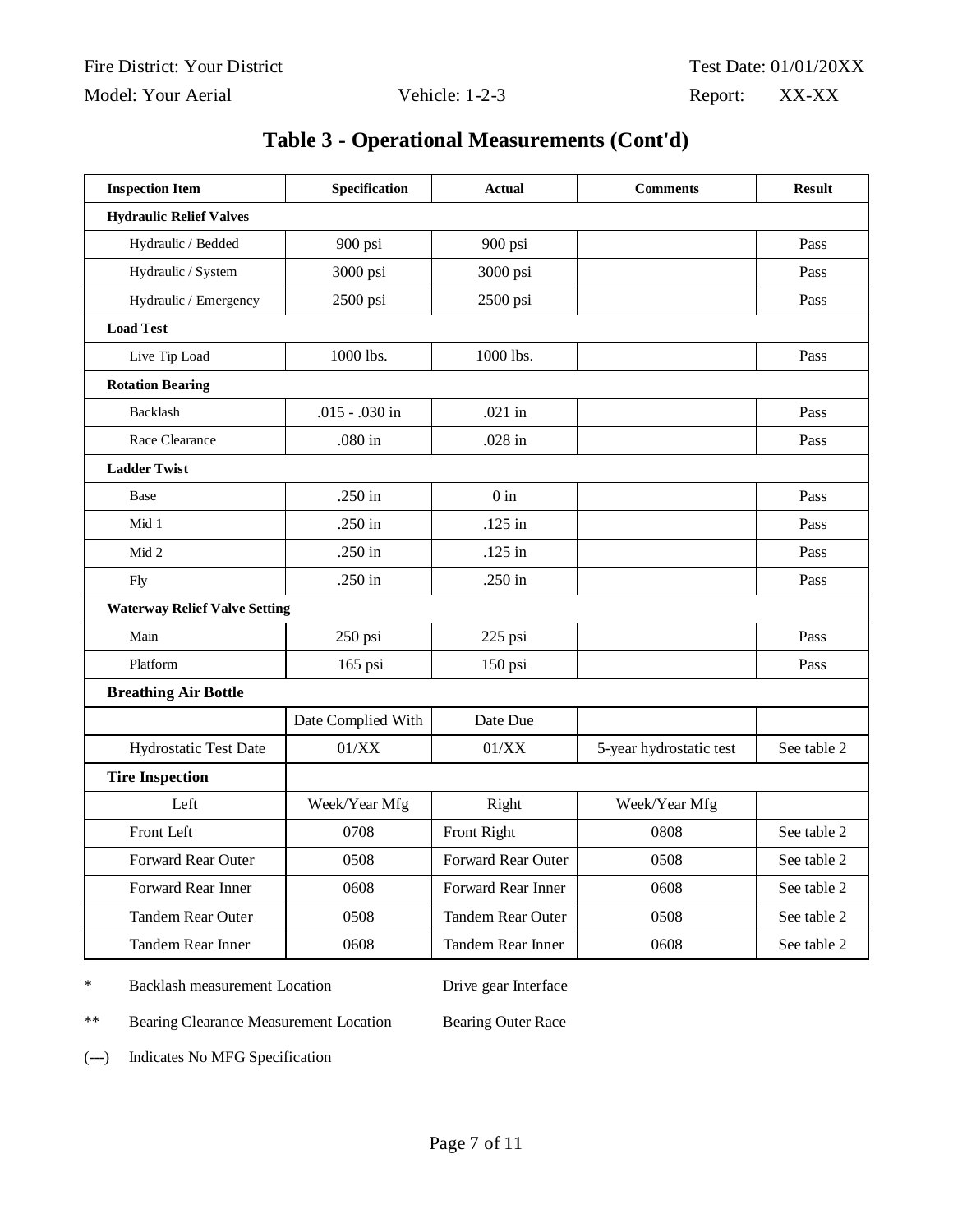|                    | Fire District: Your District |
|--------------------|------------------------------|
| Model: Your Aerial |                              |

| $\checkmark$ = Performed                                                      | $X = Not$ Performed                                                               | $N/A = Not$ Applicable |              |
|-------------------------------------------------------------------------------|-----------------------------------------------------------------------------------|------------------------|--------------|
| NFPA CODE 1911 TESTING METAL AERIAL LADDERS                                   |                                                                                   | <b>CHAPTER</b>         |              |
| Manufacturers Recommendations, NDT and Hydraulic Leak Testing                 |                                                                                   | 22.8.1                 | ✔            |
| <b>Inspection of Service Records That Could Indicate Defective Conditions</b> |                                                                                   | 22.8.2                 | $\checkmark$ |
| <b>Hydraulic Components</b>                                                   |                                                                                   | 22.8.3                 | $\checkmark$ |
|                                                                               | Turntable, Torque Box, Suspension and Tractor Drawn Component Inspection and Test | 22.8.4                 | ✔            |
| <b>Rotation-Bearing Mounting Bolts</b>                                        |                                                                                   | 22.8.4.1               | $\checkmark$ |
| Torque Box Mounting to Frame                                                  |                                                                                   | 22.8.4.2               | $\checkmark$ |
| Tractor Drawn Components Mounting to Frame                                    |                                                                                   | 22.8.4.3               | N/A          |
| <b>Suspension System</b>                                                      |                                                                                   | 22.8.4.4               | $\checkmark$ |
| Rotation Gear and Bearing                                                     |                                                                                   | 22.8.4.5               | $\checkmark$ |
| Rotation Gear Reduction Box Mounting                                          |                                                                                   | 22.8.4.6               | ✓            |
| <b>Structural Components</b>                                                  |                                                                                   | 22.8.4.7               | $\checkmark$ |
| Rotation Hydraulic Swivel.                                                    |                                                                                   | 22.8.4.8               | ✔            |
| Hydraulic Lines and Hose in Turntable                                         |                                                                                   | 22.8.4.9               | $\checkmark$ |
| Elevation, Extension, And Rotation Lock                                       |                                                                                   | 22.8.4.10              | N/A          |
| Power Takeoff                                                                 |                                                                                   | 22.8.4.11              | ✔            |
| Hydraulic Pump                                                                |                                                                                   | 22.8.4.12              | ✓            |
| <b>Collector Rings</b>                                                        |                                                                                   | 22.8.4.13              | ✓            |
| Elevation Cylinder Anchor Ears and Plates                                     |                                                                                   | 22.8.4.14              | ✓            |
| <b>Elevation Cylinder Pins</b>                                                |                                                                                   | 22.8.4.15              | ✓            |
| <b>Elevation Cylinders</b>                                                    |                                                                                   | 22.8.4.16              | ✓            |
| Holding Valves on Elevation Cylinders                                         |                                                                                   | 22.8.4.17              | ✓            |
| <b>Operating Controls</b>                                                     |                                                                                   | 22.8.4.18              | $\checkmark$ |
| Load Limit Indicators                                                         |                                                                                   | 22.8.4.19              | ✓            |
| <b>Emergency Hand Crank Controls</b>                                          |                                                                                   | 22.8.4.20              | N/A          |
| Auxiliary Hydraulic Power                                                     |                                                                                   | 22.8.4.21              | $\checkmark$ |
| Turntable Alignment Indicator                                                 |                                                                                   | 22.8.4.22              | $\checkmark$ |
| Throttle Control                                                              |                                                                                   | 22.8.4.23              | $\checkmark$ |
| <b>Communication System</b>                                                   |                                                                                   | 22.8.4.24              | $\checkmark$ |
| Relief Hydraulic Pressure                                                     |                                                                                   | 22.8.4.25              | $\checkmark$ |
| Unit Main Frame                                                               |                                                                                   | 22.8.4.26              | $\checkmark$ |
| Transmission / Aerial Device Interlocks                                       |                                                                                   | 22.8.4.27              | $\checkmark$ |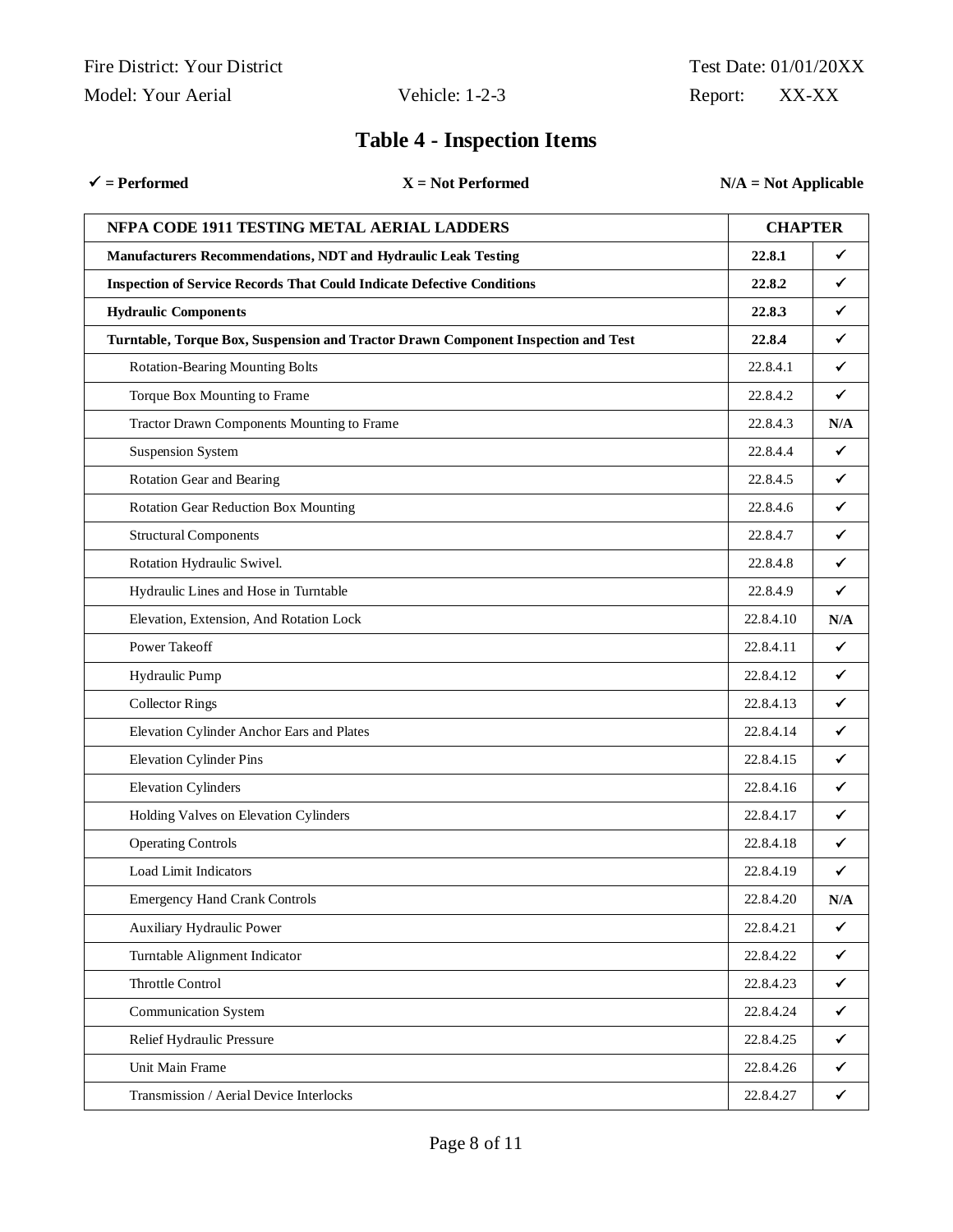| $=$ Performed |  |
|---------------|--|
|---------------|--|

**= Performed X = Not Performed N/A = Not Applicable**

| NFPA CODE 1911 TESTING METAL AERIAL LADDERS                   | <b>CHAPTER</b> |              |
|---------------------------------------------------------------|----------------|--------------|
| <b>Engine Speed Interlocks</b>                                | 22.8.4.28      | ✓            |
| <b>Breathing Air Systems</b>                                  | 22.8.4.29      | N/A          |
| <b>Stabilizer Inspection and Test</b>                         | 22.8.5         | ✓            |
| <b>Stabilizer Structural Components</b>                       | 22.8.5.1       | ✓            |
| <b>Stabilizer Pads</b>                                        | 22.8.5.2       | ✓            |
| Stabilizer Mounting to Frame or Torque Box                    | 22.8.5.3       | ✓            |
| Hydraulic Lines and Hoses in Stabilizer System                | 22.8.5.4       | ✓            |
| Stabilizer Interlock System                                   | 22.8.5.5       | ✓            |
| <b>Stabilizer Warning Device</b>                              | 22.8.5.6       | ✔            |
| Stabilizer Extension Cylinder Pins and Hinge Pins             | 22.8.5.7       | ✔            |
| Stabilizer Extension Cylinder                                 | 22.8.5.8       | ✔            |
| Holding Valves on Extension Cylinders                         | 22.8.5.9       | ✔            |
| <b>Operating Controls</b>                                     | 22.8.5.10      | ✔            |
| Leveling Indicator                                            | 22.8.5.11      | ✔            |
| Diverter Valve                                                | 22.8.5.12      | ✔            |
| Positive Stops                                                | 22.8.5.13      | N/A          |
| Stabilizer Deployment                                         | 22.8.5.14      | ✓            |
| <b>Manual Spring Locks</b>                                    | 22.8.5.15      | N/A          |
| <b>Tractor Spring Lockout Device</b>                          | 22.8.5.16      | N/A          |
| <b>Aerial Ladder Inspection and Test</b>                      | 22.8.6         | ✔            |
| Structural Modifications, Improper Repairs or Added Weight    | 22.8.6.1       | ✓            |
| Aerial Ladder Weldments                                       | 22.8.6.2       | ✔            |
| Aerial Ladder Fasteners                                       | 22.8.6.3       | ✔            |
| Ladder Section Alignment                                      | 22.8.6.4       | ✔            |
| Hydraulic, Pneumatic, And Electrical Lines in Ladder Sections | 22.8.6.5       | $\checkmark$ |
| <b>Top Rails</b>                                              | 22.8.6.6       | $\checkmark$ |
| Vertical and Diagonal Braces                                  | 22.8.6.7       | $\checkmark$ |
| <b>Base Rails</b>                                             | 22.8.6.8       | $\checkmark$ |
| Rungs                                                         | 22.8.6.9       | $\checkmark$ |
| <b>Folding Steps</b>                                          | 22.8.6.10      | $\checkmark$ |
| Rollers                                                       | 22.8.6.11      | $\checkmark$ |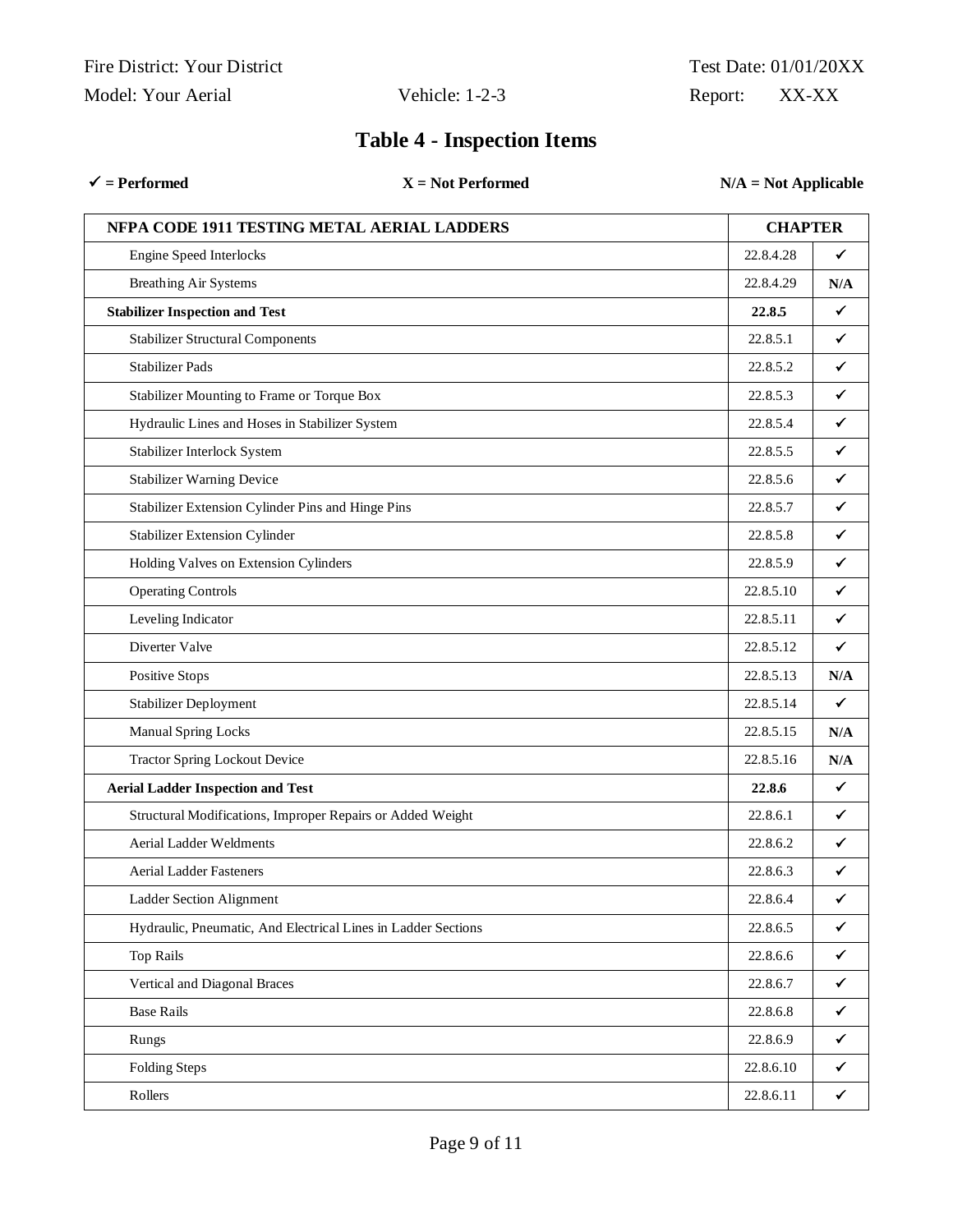#### $\checkmark$  = Performed **X** = Not Performed **N/A** = Not Applicable

| NFPA CODE 1911 TESTING METAL AERIAL LADDERS          | <b>CHAPTER</b> |     |
|------------------------------------------------------|----------------|-----|
| Guides, Babbitt, Wear Strips, Pads, And Slide Blocks | 22.8.6.12      | ✓   |
| <b>Extension Sheaves</b>                             | 22.8.6.13      | ✓   |
| <b>Extensions Cables</b>                             | 22.8.6.14      | ✓   |
| <b>Extension and Retraction Motor</b>                | 22.8.6.15      | N/A |
| Cable Separation Guide                               | 22.8.6.16      | ✓   |
| Winch Holding Capacity                               | 22.8.6.17      | N/A |
| <b>Brake Holding Capacity</b>                        | 22.8.6.18      | N/A |
| Extension, Elevation and Rung Alignment Indicators   | 22.8.6.22      | ✓   |
| Ladder Locks                                         | 22.8.6.20      | N/A |
| Ladder Cradle                                        | 22.8.6.21      | ✓   |
| Ladder Bed Lock                                      | 22.8.6.22      | N/A |
| Stop Mechanism                                       | 22.8.6.23      | N/A |
| Maximum Extension Warning Device                     | 22.8.6.24      | N/A |
| Ladder Illumination                                  | 22.8.6.25      | ✓   |
| Extension Cylinder Anchor Ears and Plates            | 22.8.6.26      | ✓   |
| <b>Extension Cylinder Pins</b>                       | 22.8.6.27      | ✓   |
| <b>Extension Cylinder</b>                            | 22.8.6.28      | ✓   |
| Holding Valves on Extension Cylinder                 | 22.8.6.29      | ✓   |
| <b>Tip Controls</b>                                  | 22.8.6.30      | N/A |
| <b>Load Testing</b>                                  | 22.8.7         | ✓   |
| Wind Velocity Requirements                           | 22.8.7.1       | ✓   |
| <b>Load Test Personnel</b>                           | 22.8.7.2       | ✓   |
| <b>Excessive-Twist Test Termination</b>              | 22.8.7.3       | ✓   |
| Horizontal Load Test                                 | 22.8.7.4       | ✓   |
| Maximum Elevation Load Test                          | 22.8.7.5       | ✓   |
| <b>Operating Test</b>                                | 22.8.8         | ✓   |
| Complete Cycle of Aerial Ladder Operation            | 22.8.8.1       | ✓   |
| Smoothness of Operation                              | 22.8.8.2       | ✓   |
| Return Ladder to Its Bed                             | 22.8.8.3       | ✓   |
| Verify Ladder Control Operation                      | 22.8.8.4       | ✓   |